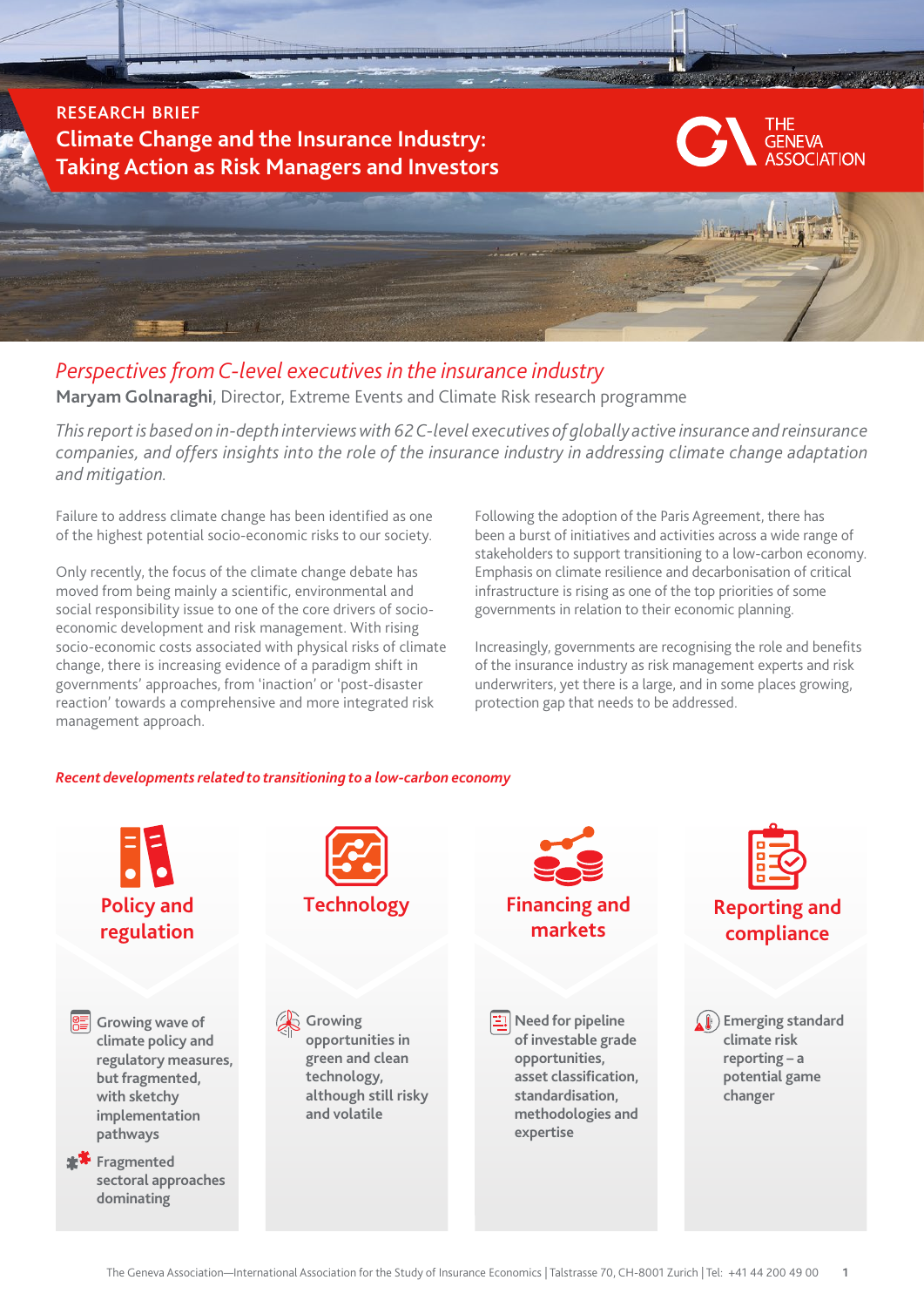**The insurance industry offers solutions for building resilience to climate change and for supporting the transition to a low-carbon economy. The industry already contributes significantly to both adaptation and mitigation and would like to do more.** 

## *Summary of findings of the study*

**1**

# **The insurance industry is already taking action in addressing the climate change challenge.**

**As risk managers and underwriters**, the industry provides leadership in risk modelling and pricing, knowledge of preventive measures and innovation in risk transfer solutions—all of which enable building socio-economic resilience to climate risks, entrepreneurial pathways for clean technologies, incentives for GHG reductions, and more efficient settlement of contracts.

**As investors**, the industry, under its liability-driven approach, is constrained by fiduciary duties and regulations. It is evaluating investment strategies and policies that increasingly integrate climate change considerations, and conducting due diligence of their asset managers. ESG is emerging as a predominant methodology—although with a few considerations.



**2**

# **External hurdles hinder the expansion of the insurance industry's contributions.**

#### **Hurdles to expansion of risk transfer solutions**

- Limited access to risk information and related risk pricing difficulties
- Public policy, regulatory and legislative issues
- Lack of awareness about insurance
- Weakness of domestic insurance markets
- Limited take-up of disaster insurance
- Regulatory barriers to access global reinsurance
- Scalability and sustainability of insurance programmes

#### **Hurdles to scaling up green investments**

- Limited capacity of the markets to accommodate large-scale portfolio allocations to green
- Need for well-defined asset classifications, standards and methodologies for assessing green investments
- Fragmentation in climate policies and regulations that impact investors' confidence
- Regulatory risk capital charges that could restrain long-term green investments
- Lack of appropriate price signals, such as failure to price carbon
- Need for green technology investment opportunities and structures that better satisfy the insurance industry's risk appetite

• Data and transparency for informed investing



**As risk managers and underwriters,** the industry requires data to assess the risks associated with climate resilient and decarbonised infrastructure projects throughout their lifecycle—from design and construction to operation and maintenance.

**As investors,** the industry requires a stable regulatory and political framework, a clear 'infrastructure' asset classification, a robust pipeline of opportunities and an efficient market for critical infrastructure. Pooling and structuring projects could reduce transaction costs.



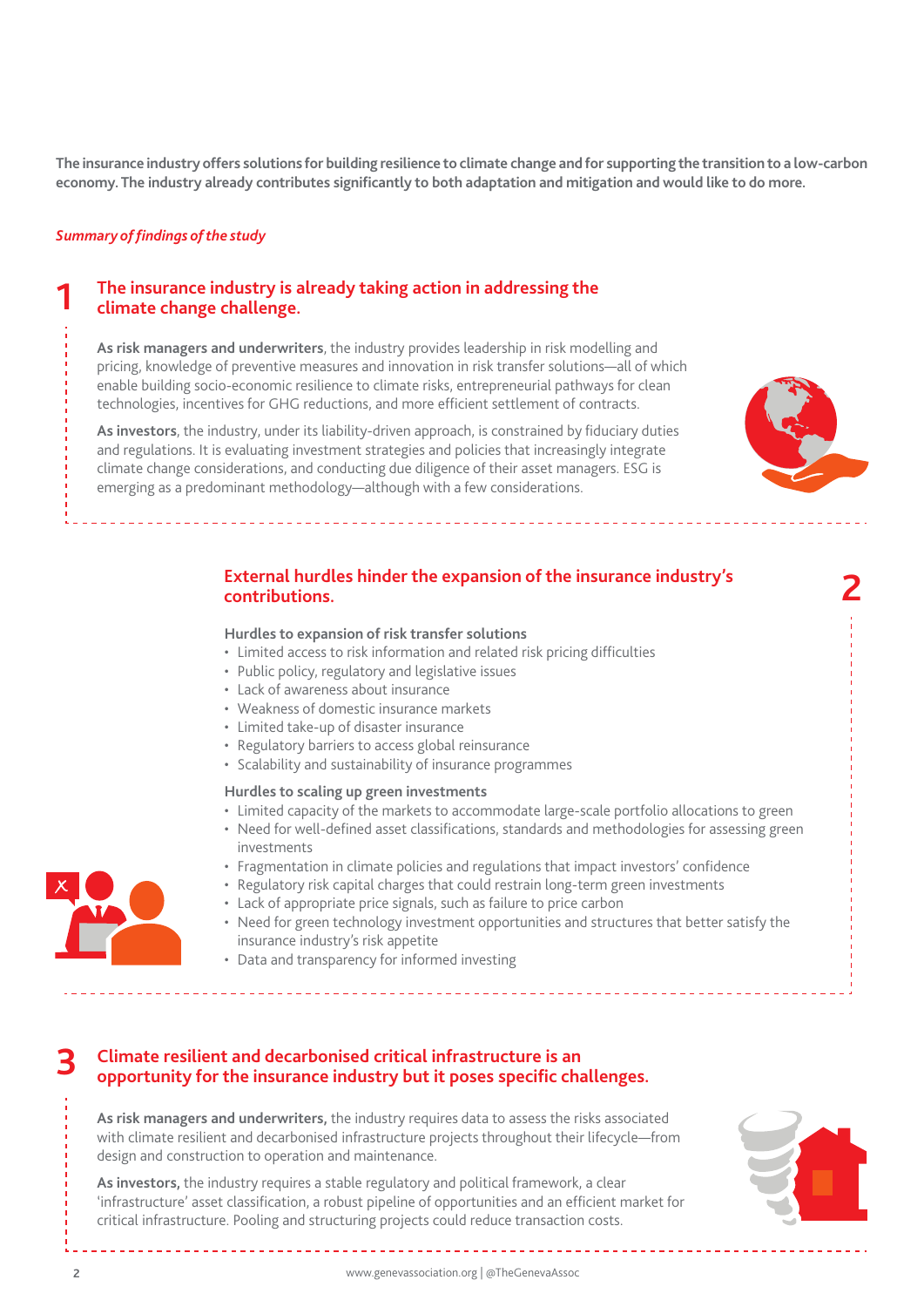**Building resilience to climate change requires proactive risk management and adaptation strategies, and transitioning to a low-carbon economy needs to align governments and the private sector.**

**The Geneva Association is putting forward three recommendations to accelerate the contributions of the insurance industry to address climate change.**



# **Recommendation 1**

 *Third-party stakeholders such as governments, policymakers, standard setting bodies and regulators across sectors should work in a more coordinated fashion* 

*to address key barriers that hinder insurers from scaling up their contribution to climate adaptation and mitigation.*

# **Climate change adaptation**

## **Governments**

- Identify and quantify socio-economic risks of climate change (with regular updates) and conduct cost-benefit analysis of possible measures to underpin climate risk management decision-making.
- Develop comprehensive and integrated climate risk management plans that span all sectors of the economy and levels of the government.
- Engage with and establish relevant public-private partnerships with the insurance industry for building socioeconomic resilience to climate change.

## **Transitioning to low-carbon economy**

#### **Policy setting, regulatory and standard setting bodies**

- Develop clear 'green' classifications for assets and financial products.
- Support expansion of green bond markets with verification.
- Support, promote, and enable the expansion of the pipeline of green investments and new investment tools.
- Establish well-defined standards and methodologies to assess merits of green investments.

#### **Governments**

- Provide greater clarity on national decarbonisation plans and policies.
- Develop consistent national sectoral strategies in alignment with the national decarbonisation plans.
- Ensure better alignment across sectoral, climate, financial and trade policies, regulatory frameworks and related incentives.
- Discuss carbon pricing/trading policies with the goal of incentivising and/or helping with the financing of a 'wellmanaged' transition.
- Ensure that the Nationally Determined Contributions plans are accompanied by clear capital raising plans.
- Establish strong public-private partnerships and structures to enable private investing in the green sector.
- Phase out the fossil fuel subsidies and establish subsidies and tax incentives for green.

#### **Financial reporting and compliance authority bodies**

• Provide better information and consistent disclosure rules for all market participants.

## **Insurance regulators**

• Align regulations to enable green investments with a long-term view.

## **UNFCCC**

• Ensure stocktaking of global markets' response to climate change.